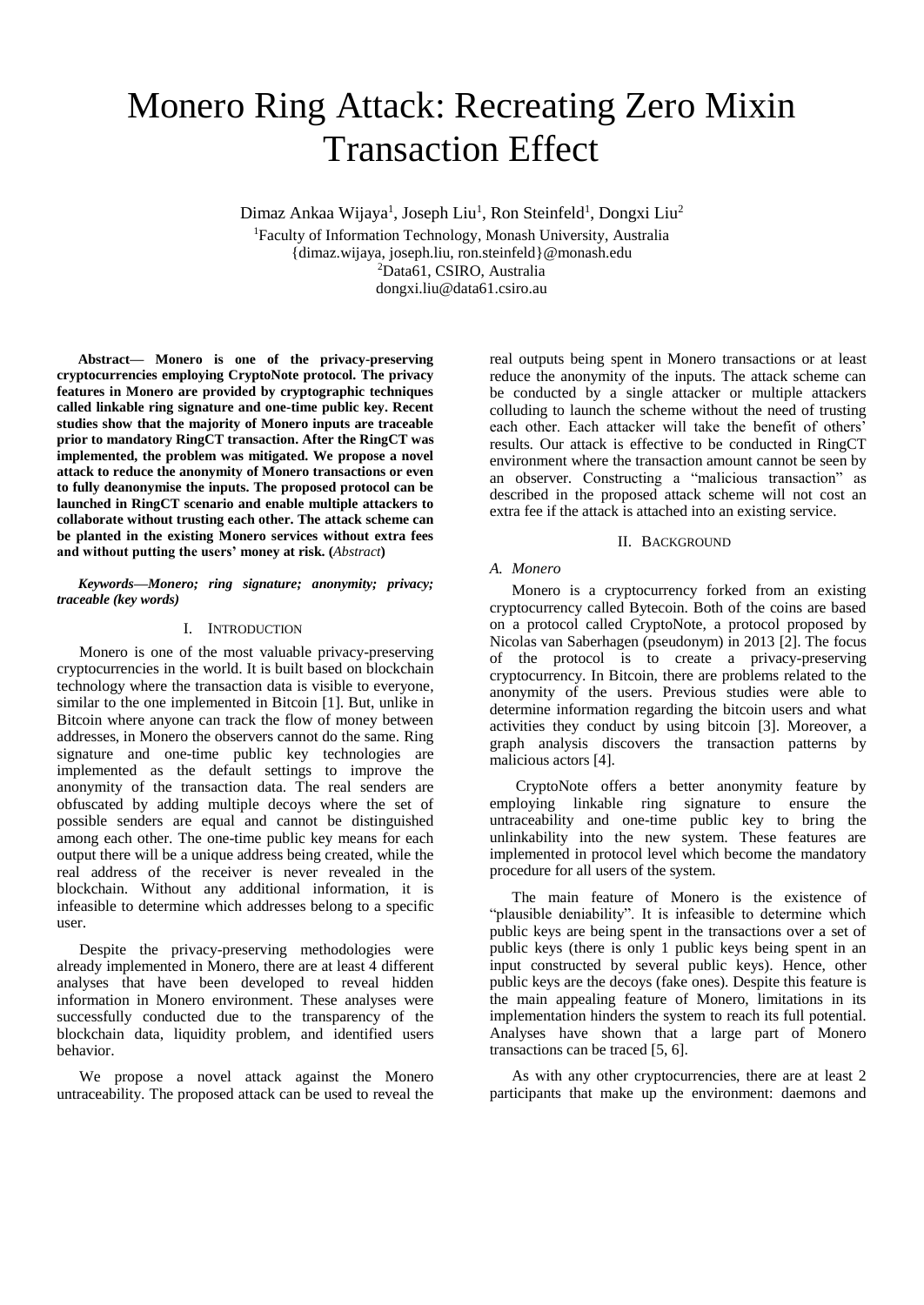wallets. Monero daemon is a server providing information to the clients. Monero daemon synchronizes the blockchain data to its peers and keep a complete record of all transactions in a local storage. Monero wallet is an application which helps the users to manage their wallets, detect if they receive new payments, calculate balance, and create new transactions. Monero wallet does not keep a blockchain in the local storage. Instead, it creates requests to Monero daemon for any information required by Monero wallet to keep the data updated.

There are different products of Monero wallet available in the market. The first and probably the main one is the wallet provided by the core developers, which is monerowallet-cli. Now the wallet is equipped with a GUI version. The second wallet is an online wallet called MyMonero<sup>1</sup>. It is a web-based wallet which can be used to create a new wallet, create transactions, and scan the blockchain to calculate the current balance. OpenMonero<sup>2</sup> is the open source version of MyMonero with similar interface but better compatibility with monero-wallet-cli by employing the same 25 words seed. The third product is an Android-based wallet called Monerujo<sup>3</sup> which is also an open source project<sup>4</sup>.

OpenMonero and Monerujo use the same codebase as the official monero-wallet-cli to handle the Monero computations, only they use a different interface. Another Monero wallet provided by Freewallet<sup>5</sup> is closed-source and not recommended by the Monero community since the users do not hold their private keys.

When creating a transaction, Monero Wallet cannot work by itself; it requires information supplied by the Monero Daemon. It is because in Monero, each real output to be spent in an input needs to be obfuscated with several other outputs (decoys). These decoys are often called as mixins. The decoys together with the real output are used to construct ring signature. The number of the decoys and the real output is called ringsize.

The decoys are real public keys already showing up in the blockchain. In other words, these decoys are outputs of other transactions. These public keys are grouped based on the amount of coins contained in the public keys and then indexed sequentially based on their appearance in the blockchain in time series.

First, the Monero Wallet requests for a "histogram data". It is an information of the maximum index for each amount of every outputs in the blockchain. Based on this histogram data, the Monero Wallet picks multiple indexes. The number of indexes exceeds the ringsize. For RingCT transaction, the indexes will be picked from the histogram with the amount of 0 (since all amount information in RingCT transactions are encrypted, the system is unable read the information and marks the amount as 0 although it might not actually 0).

l



Fig. 1. How Monero transaction is created

#### *B. Monero Anonymity*

The anonymity of Monero is broken down into 2 parts: unlinkability and untraceability [2]. Unlinkability is defined as for any 2 different transactions, it is impossible to decide whether they are sent to the same person, while untraceability is defined as for a set of inputs, it is impossible to decide which input is being spent by the transaction [5]. Based on the definition, unlinkability is about protecting the receiver, while untraceability is about protecting the sender.

Both untraceability and unlinkability are included in the CryptoNote protocol as the focus of the system. The untraceability is reached by employing ring signature. The unlinkability is ensured by using one-time public key.

# *1) Ring Signature*

Rivest, Shamir, and Tauman were the first to propose ring signature to leak a secret to public [7]. The leak ensures that it comes from a reputable source (e.g. from a company's board of director), but the person leaking the secret does not want anyone to learn that he is the one leaking the secret. The ring signature makes it possible for the information to be signed by using a private key that corresponds to a public key which is included in a set of public keys. Nobody will be able to determine which public key is the one signing the transaction.

The ring signature construction in CryptoNote was derived from previous works on linkable ring signature [8] and traceable ring signature [9]. These constructions ensure that signatures can be determined to be signed by the same public key if the public key is used to sign more than once. The characteristic is important in cryptocurrency to avoid double spending. Double spending is an event where a coin (or a balance) is spent more than once during its lifetime. If

<sup>1</sup> https://mymonero.com

<sup>2</sup> https://github.com/moneroexamples/openmonero

<sup>3</sup> https://monerujo.io

<sup>4</sup> https://github.com/m2049r/xmrwallet

<sup>5</sup> https://freewallet.org/currency/xmr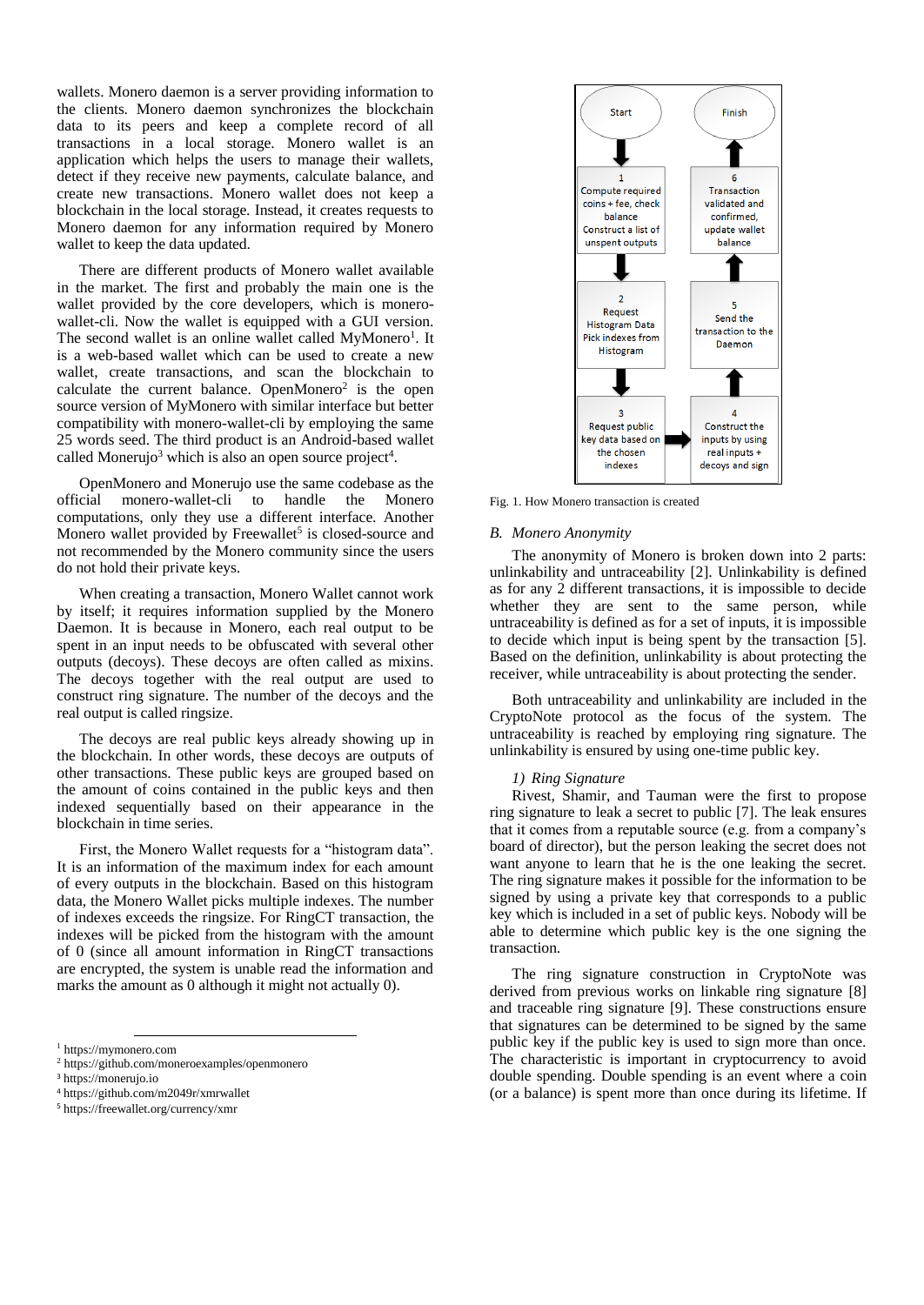double spending can occur in any cryptocurrency, then the coins in the system is worth nothing and cannot be used as a medium to store value [10].

In Monero, the ring signature is constructed by combining several existing outputs (called decoys or mixins) which have the same amount of coins into a single input. These outputs must have a real output which will be spent in the transaction. A transaction might have multiple inputs and multiple outputs as well.



Fig. 2. The structure of a Monero Transaction. Multiple outputs in an input constructed by mixing other outputs with the real output.

The purpose of the ring signature is to reduce the possibility of an adversary to guess a real output over a number of outputs N. The probability (P) of guessing the real output being spent in an input is denoted as

$$
P=\frac{1}{N}
$$

# *2) One-Time Public Key*

The one-time public key employed in the CryptoNote protocol is somewhat similar to the stealth address which was created in Bitcoin ecosystem [11, 12]. In the scenario, the receiver sends a "parent public key" to the sender. The sender then generates new "child public keys" by using secret keys, which are in1cluded in the transaction data in encrypted format [13].

The receiver scans the network for new transactions and compute the secret key of each transaction with the parent private key she holds. If the result matches the destination key, then she includes the transaction in her wallet as an incoming transaction.

By using the one-time public key, it is assured that only the sender and the receiver knows the relations between the parent public key and the child public keys involved in the transaction, while an observer cannot analyse the relationship between the public key and the child keys without any additional data, although the observer has access to the blockchain.

# *3) Ring Confidential Transaction*

Ring Confidential Transaction (RingCT) is a feature in Monero which was first deployed in Wolfram Warptangent (version 5) and has become a mandatory in Helium Hydra (version 6). The first block containing a RingCT Transaction is block number 1,220,517 in the Monero blockchain. RingCT is a technique combining Ring Signature and Confidential Transaction [14]. It is developed to add Confidential Transaction feature into the existing Monero system which uses ring signature [15].

The purpose of the RingCT is to mitigate the problem of liquidity by hiding the amount of coins contained in the public keys. The main requirement for constructing a ring signature is that each ring member must hasve the exact same amount of coins and therefore the real one cannot be distinguished from the decoys.

There is a problem of liquidity that the users cannot construct a transaction with enough decoys that they employ zero mixin transaction [16]. The zero mixin transaction does not have any decoys. Hence, it is traceable because there is 100% chance of guessing which public key is being spent in the zero mixin transaction, unlike the ones with decoys. As RingCT transaction outputs will be marked as having 0 coin. therefore the number of decoys can be selected from a large pool of public keys.

#### *C.* k*-Anonymity*

The term *k*-anonymity is used to model data privacy where an information within a set of *K* cannot be distinguished among other *k*-1 elements of *K* [17]. In a ring signature that contains  $> 1$  elements, the anonymity of each element depends on other elements such that if any elements *n* can be removed from the anonymity set, each remaining element has *k*-*n* anonymity.

In Monero, *k*-anonymity can be used to draw the anonymity level of every input containing multiple outputs as the decoys. The anonymity of the real input depends on the indistinguishability of each decoy and the number of decoy used.

#### *D. Threat Model*

We define the threat model in Monero as follows. Everyone has the ability to see all information stored in Monero blockchain. The security of the confirmed transactions depend on the consensus model of Monero. We also define 2 types of attacker, Attacker A and Attacker B. The Attacker A has a sufficient fund to create standard transactions and modified transactions, but does not have any access to coin exchanges or wallet services software.

There exists a group of Attacker  $A = [A_1, A_2, A_3, \dots]$ colluding to attack the system but they do not trust each other. The Attacker B has all ability owned by the Attacker A plus the ability to modify coin exchanges or wallet services software. There also exists a group of Attacker  $B = \begin{bmatrix} \end{bmatrix}$  $B_1, B_2, B_3, \ldots$  ] colluding without trusting each other. The Attacker A and Attacker B can also collude to get the best result out of their efforts. Attackers conduct all phases in the proposed method. There also exists observers who are not interested to craft transactions but curious towards the attack result and its impact. There also exists users who are using the wallets and creating transactions but not interested to evaluate the privacy of their activities.

# III. KNOWN ATTACKS AGAINST MONERO ANONYMITY

#### *A. Black Marbles Attack*

This paper uses the term "Black Marbles Attack" to refer to an attack against the Monero anonymity by controlling as many outputs as possible in the Monero blockchain [16]. It is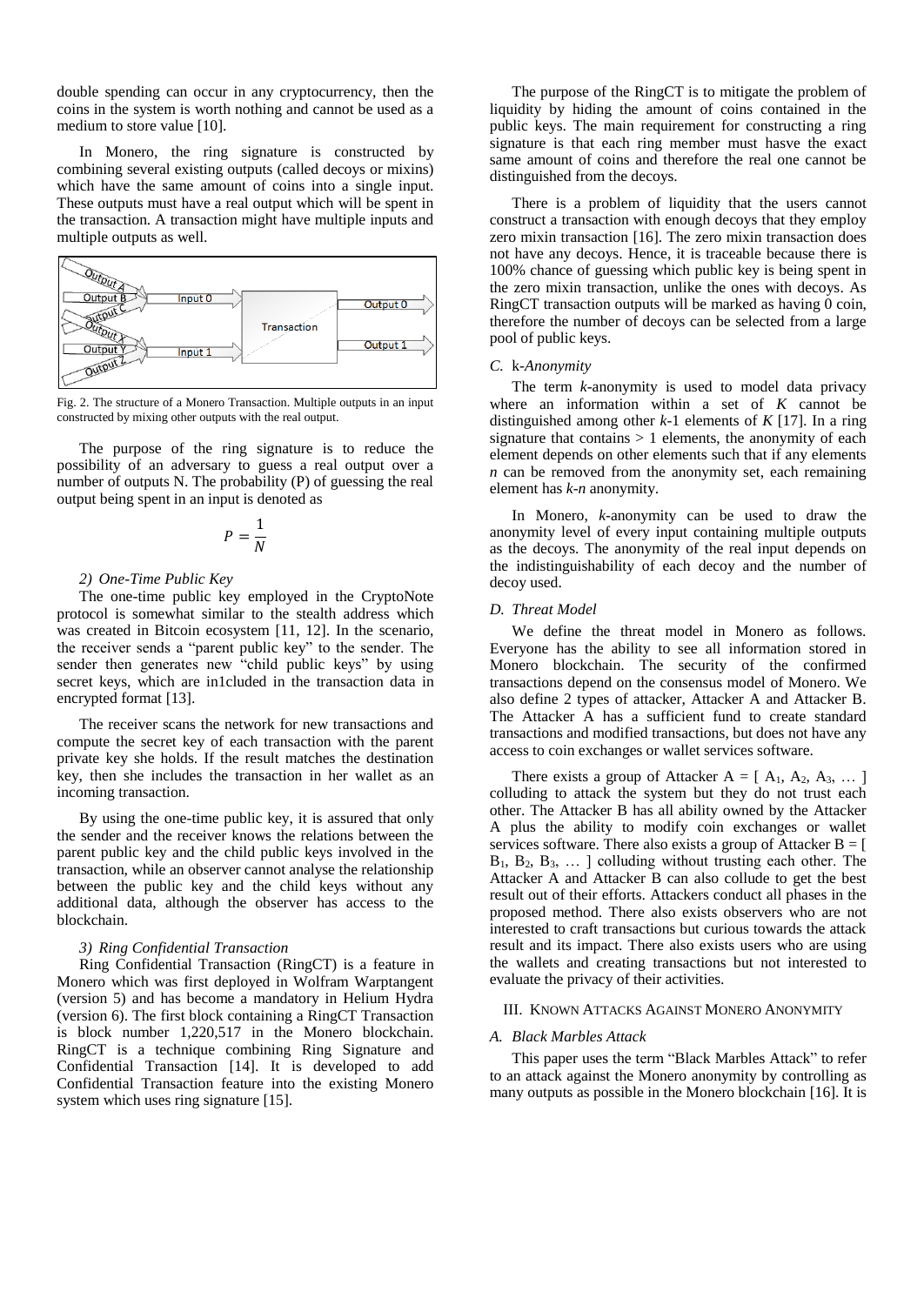said that an attacker, tries to control more outputs in the Monero blockchain. If all the outputs of the blockchain are assumed as marbles in an urn, the black marbles are the outputs controlled by the attacker, while the white marbles are the honest outputs created by the users. The urn is the shared ledger (the blockchain) where the black marbles (bad outputs) and the white marbles (good outputs) are stored and visible to all observers.

To maximise the impact of the attack, the attacker needs to create more outputs (the black marbles) to have more number than other users' outputs (the white marbles). This is achieved by sending the coins back to her own address [18]. Since there is no information whether an output has been spent, the attacker needs to constantly add more black marbles to increase the probability of her outputs being picked up by new transactions as decoys.

# *B. Zero Mixin Transaction and Cascade Effect*

In Monero, zero mixin transactions are a transaction which have at least 1 input using no decoys or mixins. Zero mixin transactions do not have any anonymity feature offered by ring signature and therefore, any observers can immediately trace the real sender of the transaction. The anonymity problem do not happen only for the zero mixin transactions, but also for every other transaction that happen to use the same outputs as their decoys which were proved to be spent by the zero mixin transactions.

The ring signature is an effective method to create a plausible deniability for untraceability under an optimum environment: there exist enough outputs that share identical characteristics such as age and amount of coins contained in the outputs). Unfortunately, this environment could not be sufficiently provided by Monero prior to the release of the mandatory RingCT usage.

Although the users were urged to split their transactions according to a specific denomination regulation, this regulation was never strictly applied. A unique amount of coins can still be confirmed in the transaction although it will create a liquidity problem where the user cannot find other outputs containing the exact same amount of coins. For all outputs that cannot be combined with any other outputs, the users create a zero-mixin transaction: an input contains only the real output without any mixin or decoys.

Although the zero mixin transactions were described as having a cascade effect towards the anonymity of other transactions [16, 18], new investigations show that the impact is greater than expected. Based on techniques presented in the previous research, the effect is reaching the rate of 87% [5] and 62% [6]. It means that at least more than half of all analysed inputs (prior to RingCT) can be distinguished between the decoys and the real outputs.

# *C. Temporal Analysis*

The zero-mixin transaction analysis also reveals that in most cases, the real outputs being spent are the most recent outputs [6]. The extrapolation of the gathered data mentions that 80% of the real outputs that can be detected are the newest. The uniform mixin sampling used by the system could not hide this characteristics.

New sampling methods, triangular distribution, were introduced to tackle the problem. Triangular distribution protocol describes that at least 25% of all decoys must be taken from recently added outputs. By using this technique, it is expected that the temporal analysis is nullified because at least 1 in the mandatory minimum of 5 mixins in the recent version of Monero (Helium Hydra) is aged less than 5 days.

# *D. Publishing Private Viewkeys*

The private viewkey is a feature within Monero system to provide an auditability of the coins owned by a user. Assuming that the user provides the private viewkey of her wallet to an auditor, the auditor is then able to track every coins received by the associated address. Although the private viewkey enables such thing, it is impossible for the auditor to steal the coins from the user by using the private viewkey. It is also impossible for the auditors to determine whether the coins have been spent.

The private viewkey can also be utilized to launch an attack to Monero unlinkability. It is assumed that the anonymity of a user depends on the anonymity of other users. The private viewkeys can be used to distinguish between the outputs sent to the owner of the private viewkeys and the outputs sent back to the sender (the change). Although a private viewkey can be used to determine all outputs destined to the address of that private viewkey, but it cannot determine whether the outputs have been spent by the associated private spending key.



Fig. 3. A Private Viewkey Determines All Incoming Outputs (Payments). The private viewkey can determine the outputs sent to the corresponding address by scanning all transactions in the blockchain.

The private viewkey is considered as a feature rather than a weakness. It is used mainly for for cases requiring compliance, e.g. auditing and charities [19]. Although, after the audit it is not possible to regain the unlinkability feature without creating a new address and move all the balance to the new address.

# *E. Our Proposed Attack Compared to Existing Attacks*

In the Black Marbles Attack, an attacker is supposed to create new outputs by creating transactions, matching the number of outputs created by other users. The more outputs the attacker has, the better chance the attacker reduces the anonymity of other users. This type of attack can only be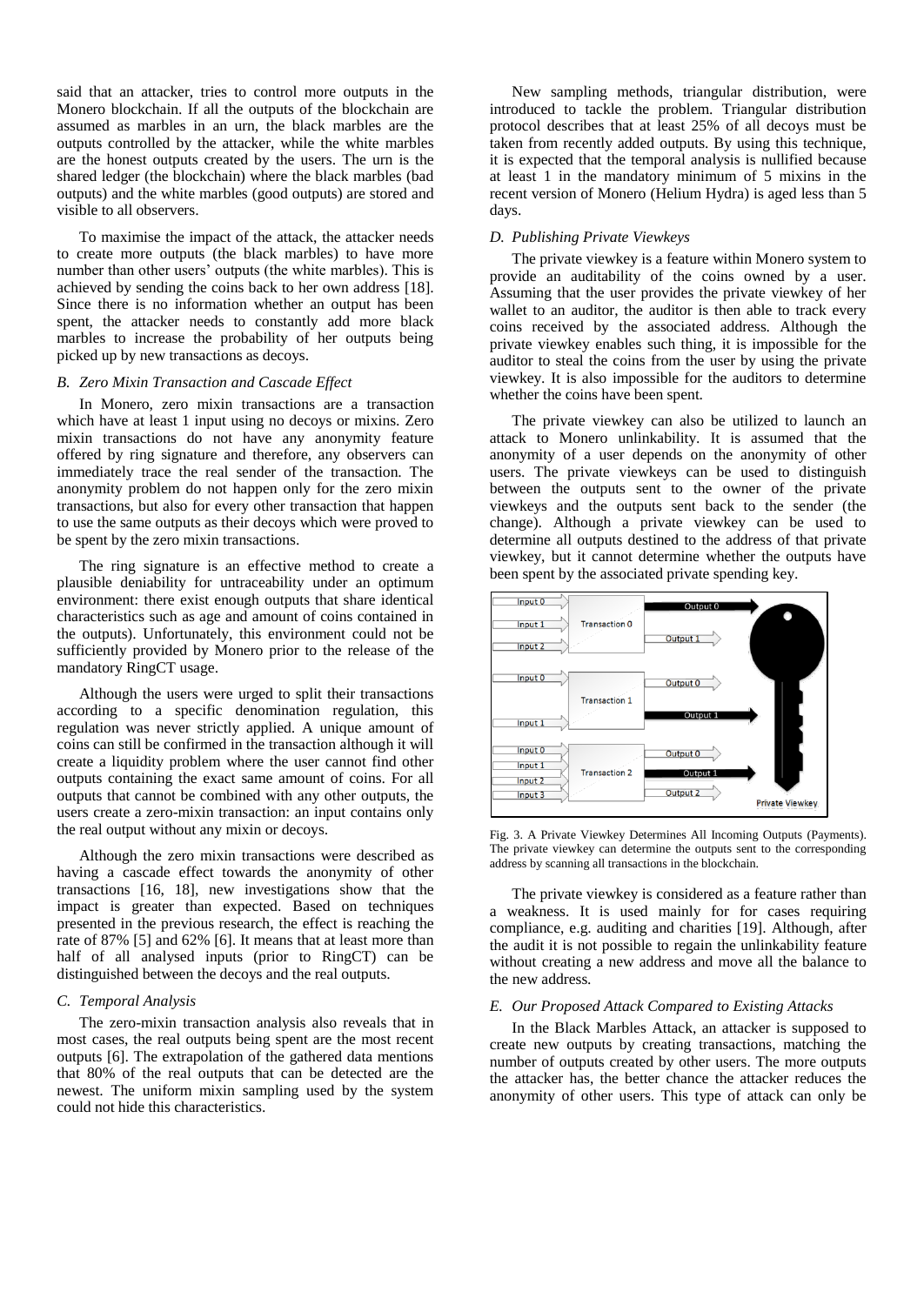done individually, or if the attack is a coordinated attack by several attackers, each attacker needs to trust others when determining whether an output is a product of the attack or not. The Black Marble Attack can also be combined with publishing private viewkeys and send the transactions to the attacker's address. But by doing so, the transactions are not doing any other purpose and therefore the transaction fees paid to the miners are wasted.

Compared to the Black Marble Attack, our proposed attack is better in a coordinated attack scenario of multiple attackers. Each attacker conducts the attack and the result of the attack can also be evaluated by other attackers without any additional information such as private viewkeys. Our proposed attack's transaction does not need to be sent to our own address and therefore can be easily implemented in existing online services such as exchanges or wallet services. The exchanges and the wallet services do not need to spend any extra transaction fees since they only need to implement the technique into the system and convert their regular transactions into malicious transactions where only the anonymity of the transactions are reduced.

Our proposed attack does not rely on the existence of zero mixin transaction which becomes obsolete when Monero was upgraded to have RingCT and mandatory minimum number of mixins. The setup phase recreates the similar impact of the zero mixin transaction, and the attack phase recreates the cascade effect of zero mixin transaction.

Our proposed attack is even more effective to be launched in RingCT-enabled system, because an attacker does not need to attack multiple coin denominations and only focus on one denomination. Moreover, the RingCT enables the attacker to use a small amount of coins. The system cannot detect the amount of coins sent and therefore even the attacker sends 0 coin, the system will still accept it.

Our attack has a higher precision rate compared to temporal analysis. In temporal analysis, the attack depends on how the decoys are selected among all available outputs in the system. If the selection algorithm is optimum, then temporal analysis cannot determine the real output being spent in the input. Our attack can precisely determine the real output in the input with 100% accuracy. The summary of the comparison can be found in [Table I.](#page-4-0)

<span id="page-4-0"></span>

| <b>Factors</b>                          | <b>BM</b> | <b>ZM</b>    | <b>TA</b>    | <b>PPV</b> | <b>Ours</b> |
|-----------------------------------------|-----------|--------------|--------------|------------|-------------|
| Collaboration between attackers         | X         | $\mathbf{V}$ | X            | X          |             |
| Requires no extra fees                  | X         | V            |              | X          |             |
| RingCT resistant                        | ٦,        | X            |              |            |             |
| Minimum mixin resistant                 | V)        | Х            | $\mathbf{V}$ | 17         |             |
| Accuracy in determining real<br>outputs |           | V            | X            |            |             |

|  | TABLE I. COMPARING ATTACK METHODS |  |  |
|--|-----------------------------------|--|--|
|--|-----------------------------------|--|--|

# IV. OUR PROPOSED ATTACK

#### *A. Overview*

The proposed attack scheme utilises the leniency of the Monero daemon towards the transaction creation by the monero wallet. Monerod only checks for the validity of the transactions submitted to the server in which those transactions require correct balances and valid digital signatures The ring construction during ring signature creation is entirely processed by the wallet. Monero daemon helps the wallet by providing public keys information based on indexes picked by the wallet.

Based on the given information, it is possible to construct a malicious transaction to reduce the *k*-anonymity or even de-anonymize Monero transactions. The impact is similar to cascade effect from the zero mixin transaction.

#### *B. The Proposed Method*

The proposed attack is divided into 3 phases: preparation, setup, and attack. The attack phase has 2 different methods, the passive and active attack. Each of the phases will be explained below.

#### *1) Preparation Phase*

For each thread of attack, the attacker needs to have a number of unspent outputs. The number of outputs depends on the minimum ring size *r* required by Monero system. For version 6 (Helium Hydra), the minimum ring size  $r$  is five and therefore the minimum number of outputs required by the attacker is equal to that number. The purpose of the preparation phase is to have a set of unspent outputs in which every single output will be spent in the setup phase. If the attacker has more unspent outputs than the minimum ring size but less than multiples of  $r$ , then the remaining outputs can be used on attack phase.

Since the deployment of RingCT, it is not necessary to have the same amount of coins for each output. Therefore, an attacker can use a small amount of coins split across multiple outputs. It means that an attacker can only focus on paying the transaction fees and do not need to have extra reserved coins.

The number of threads to be created by an attacker depends on the type of attack that the attacker wants to use. If the attacker intends to launch a passive attack, then the attacker needs to create as many threads as possible. The success of the attacker depends on the number of threads created by the attacker, whereas in the active attack, the attacker only needs to create one thread. The outputs will be reused in the forthcoming transactions which will not reduce the effectiveness of the attack, although it might rise suspicion if a certain output is reused many times.

#### *2) Setup Phase*

In the phase, it is required to create exact  $r$  inputs for each attack thread. It means there will be *r* ring signatures created by the attacker. Each ring signature will spend a transaction output owned by the attacker. Let a set of *l* public keys  $L = [PK<sub>A</sub>, PK<sub>B</sub>, PK<sub>C</sub>, PK<sub>D</sub>, PK<sub>E</sub>, ...]$  and their secret key image pairs  $K = [I_A, I_B, I_C, I_D, I_E, \dots]$ . The number of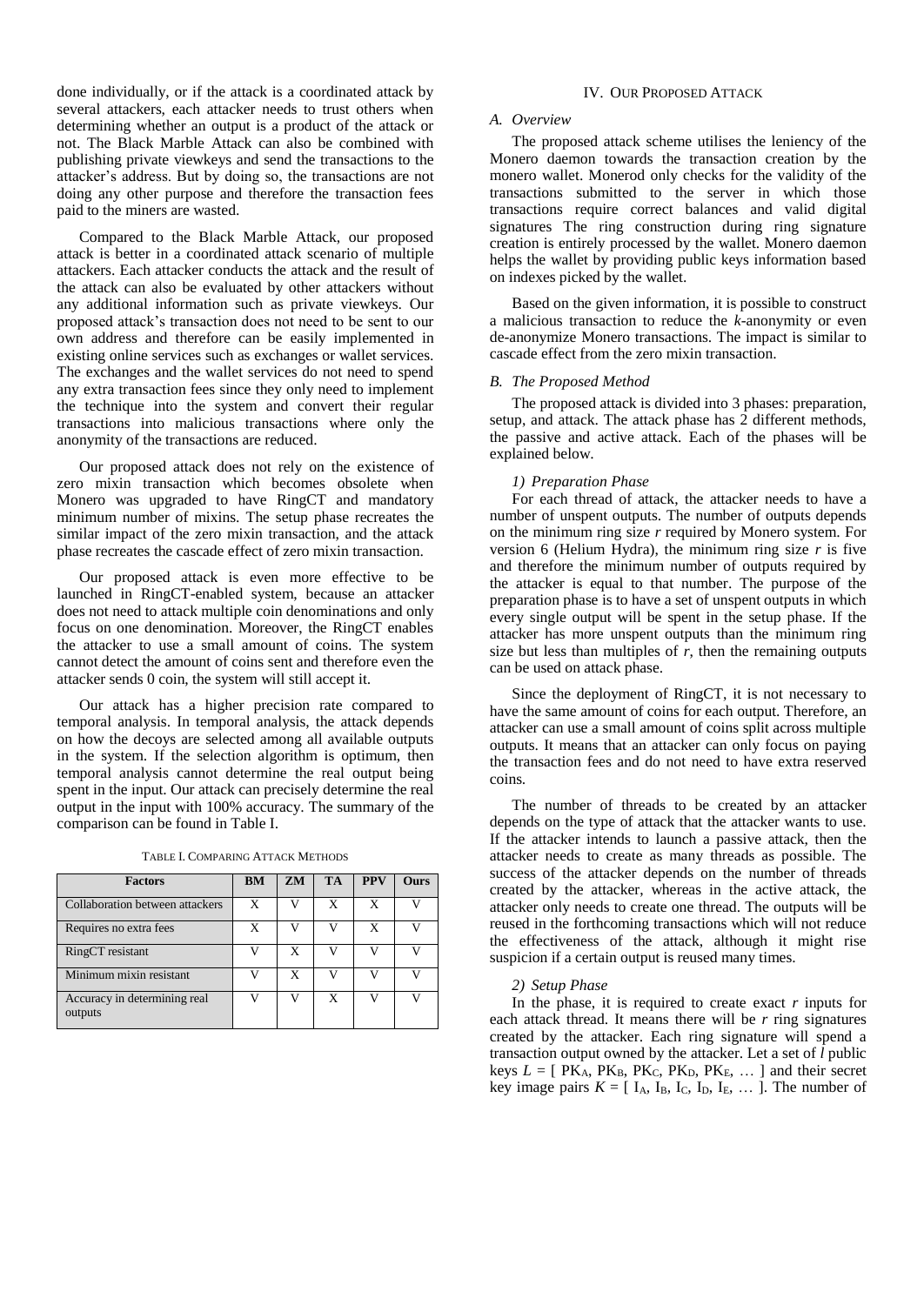public keys in L is equal to *r*. The decoys for each ring signature is chosen from *L* as shown in [Fig. 4.](#page-5-0)

The inputs can be included in a transaction or multiple transactions, but it is more cost-effective to have *r* inputs all in the same transaction. The setup phase has a similar effect as the zero mixin transaction, with one difference. In the zero mixin transaction, anyone can precisely determine which input spends an output. In this setup phase, it is infeasible to determine the exact input that spends a particular output. We can only say that all inputs in the setup phase spend all members of *L* regardless of which input spends which output. The focus of the setup phase is to nullify the probability of other transactions spending any member of *L*.



<span id="page-5-0"></span>Fig. 4. The Setup Phase Where  $r = 5$ 

If the attacker does not create *r* inputs where all of the outputs are the member of *L*, then the requirement to recreate the zero mixin transaction effect is not fulfilled. Other observers cannot detect whether the inputs have been spent and therefore the attack phase cannot be conducted.

#### *3) Attack Phase*

There are 2 types of attack which can be launched: passive attack and active attack. Each attack has different purposes and different methods. Both will be further described.



<span id="page-5-1"></span>Fig. 5. The Passive Attack

**Passive attack**. The purpose of the passive attack is to allow the outputs spent (members of *L*) in the setup phase to be used by other users in multiple transactions. If it happens, the observer can omit the public keys as they have been spent by transactions created in the setup phase and it is not possible to re-spend the public keys in any other transactions. These transactions suffer a reduced *k*-anonymity. The degree of the reduced *k*-anonymity depends on the number of decoys coming from the transactions in the setup phase. The example in [Fig. 5](#page-5-1) depicts a case with a reduced anonymity by 2, according to the number of spent public keys used as decoys.

**Active attack**. Let there be a malicious Monero wallet service run by Attacker B. The purpose of the wallet is not to steal the coins owned by the users but to make the transactions traceable. The wallet knows the public keys *L* and use them as decoys in the ring signature as i[n Fig. 6.](#page-5-2)

The active attack is efficient when targeting others' outputs, especially when the attack protocol is implemented in a wallet. The user might not be able to determine the malicious behavior of the wallet as long as they create the transactions successfully.



<span id="page-5-2"></span>Fig. 6. The Active Attack

The difference between the passive attack and the active attack is that in the passive attack, the attacker conducts a brute force attack to reduce the anonymity of other transaction, while in the active attack, the attacker is able to completely remove the anonymity of the inputs. In the passive attack, it is not required to setup any services (coin exchanges or wallet services) to be used by the users, while in the active attack, these services are compromised and the attack only happens to the service users.

### V. EVALUATION

#### *A. Proof of Concept*

As a proof of concept of our proposed attack, we conducted the preparation phase, setup phase, and passive attack phase. We modify the source code of Monero to create a malicious wallet with the ability of creating transactions<br>which comply with our scheme, in particular which comply with our scheme, in particular simplewallet.cpp and wallet2.cpp. The flowchart of our malicious wallet is shown in [Fig. 7.](#page-6-0)

# *1) Preparation Phase*

Instead of having a normal protocol when picking indexes from the histogram data, we pick the indexes from the public keys stored in our own wallet. Therefore, as the wallet also stores the global index for each outputs, it is not necessary to create any requests to the daemon for the data as the wallet itself can supply all necessary requirements.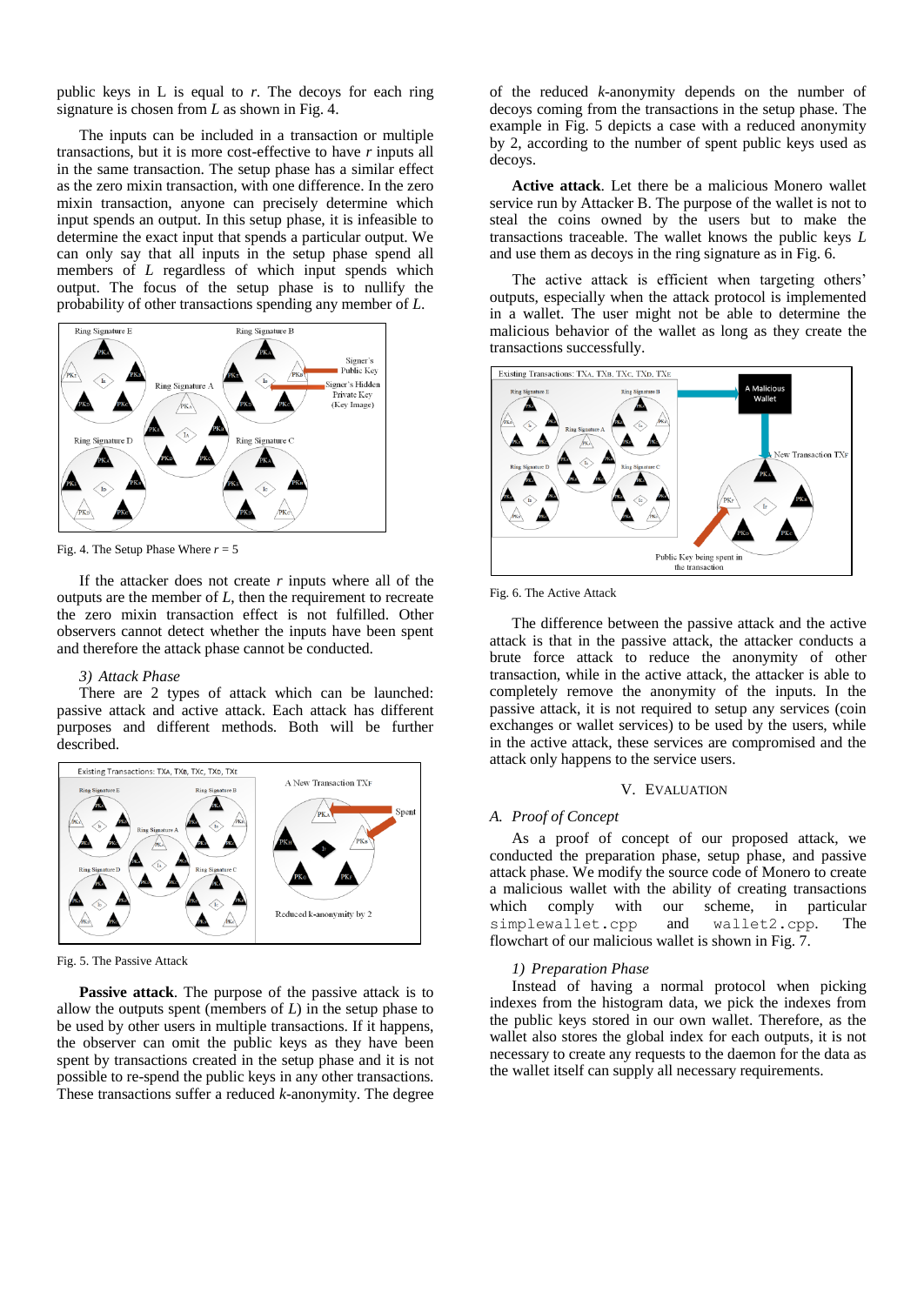We have successfully launched the preparation phase and setup phase into the Monero mainnet. The setup phase consists of 1 thread with  $r = 5$ . The transaction ID for the preparation phase is

b6781f2a6f5608553546442b84888346fdc3f78d d8995170180ed74081c05362

# *2) Setup Phase*

We have executed the setup phase with transaction ID of

8d4a0c7eccf92542eb5e1f09e72cc0d934b180b7 68bc95388d33051db83194bb.



<span id="page-6-0"></span>Fig. 7. Flowchart of the attack transaction

#### *3) Passive Attack Phase*

In our setup phase, we have a set of 5 public keys which can be determined to be spent by a transaction. These public keys were picked by 12 other inputs as one of their decoys. It means by using our 5 public keys, we can reduce the anonymity of other 12 inputs by 1. The success of confirming the setup phase transaction to the Monero blockchain proves that the system does not check the ring signature construction. We do not conduct the active attack phase because the transaction creation in the active attack phase is trivial. The number of impacted transactions really depend on other users, and the spent outputs can still be picked up as decoys long after the malicious transactions were confirmed in the blockchain due to the random sampling method that is implemented in Monero.

To see whether our method has been used in the Monero system, we extracted Monero blockchain data into RDBMS format from block number 0 up to 1,470,000. We use a hash function to hash the output members of each input contained in the blocks and compare the hash values to find duplicates.



<span id="page-6-1"></span>Fig. 8. Percentage of Duplicates Based on Ring Size

For a minimum ring size of two, we discovered 2,947 ring duplicates which resemble our setup phase (including our own transaction). These duplicates consist of 1,244 distinct sets and included in 885 different transactions. The first duplicate was found in block 47,410 while the last one was found in block 1,401,899. Our transaction was included in block 1,468,439.



Fig. 9. Traceability Analysis by Using Passive Attack Analysis

The diagram in [Fig. 8](#page-6-1) describes the statistics of the ring duplicates based on the ring size. More than half of the duplicates have ring size of two, while 43% of them have ring size of three. A small fraction of the data (2%) have ring size of five. All of these transactions were created without RingCT.

Using the passive attack scheme, we managed to find 595 inputs. The iteration process of the passive attack scheme was done up to five iterations. We then draw all inputs we have determined to be spent i[n Fig. 10](#page-7-0) based on the ring size. Out of 595 inputs, 72% of them have a ringsize of three, while the others 28% have a ringsize of two. Two inputs have a ring size of four, while only 1 input has a ring size of five.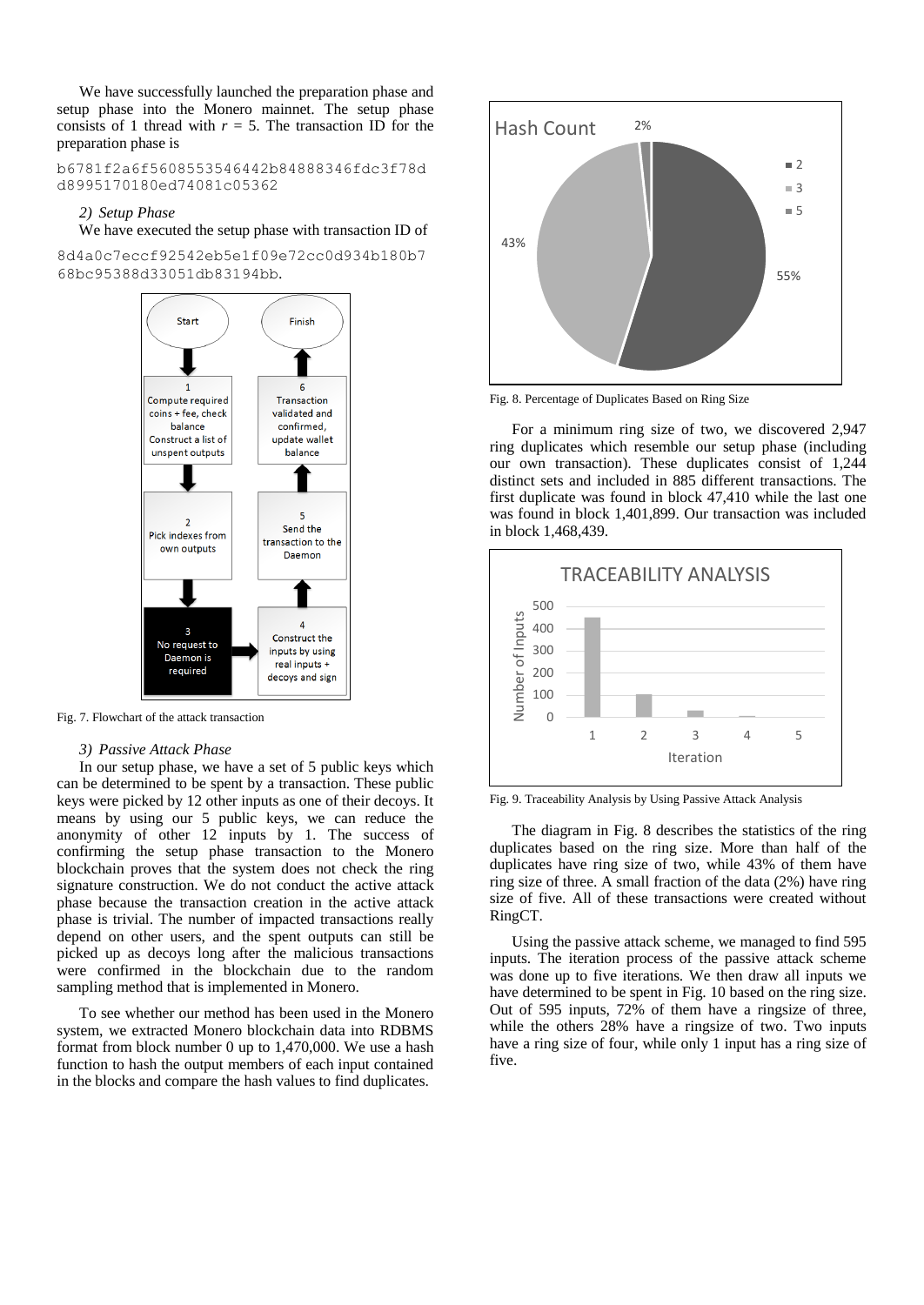

<span id="page-7-0"></span>Fig. 10. Traceable Inputs Based on Ring Size

If the outputs that have been determined to be spent are used by other transactions, then these outputs can be omitted when guessing the real inputs. We found 66 other inputs to suffer a reduced anonymity by 1.



Fig. 11. Reduced Anonymity Based on Ring Size

#### *B. Cost Analysis*

l

To set up 5 public keys as the attack outputs, it is required to create 2 transactions: the first one for the preparation phase, and the second one for the setup phase. In our examples, the preparation phase requires around 0.034 XMR, while the setup phase requires 0.0135 XMR and the total cost is 0.0475 XMR under a default setting. With the current market stands at US\$216.14, the value of the Monero paid to the miner was US\$10.27.

# *C. Comparing The Result with Zero Mixin Cascade Effect*

We reproduced the procedures described in [5, 6]. The extraction process is done by utilizing APIs provided by Onion Monero Blockchain Explorer<sup>6</sup>. The Onion Monero Blockchain Explorer works as the gateway to map indexes into real public keys of transaction mixins taken from Monerod fully synchronized to the network. Then we compare the results of the previous known techniques with our findings.

The result of this comparison shows that none of our findings was detected by the known techniques. It is possible that the outputs involved were having a liquidity problem and the owners of those outputs combined these outputs into a smaller number of outputs. We were unable to compare our results with the data provided by MoneroLink<sup>7</sup> due to differences in output indexing. The MoneroLink system does not provide any information regarding the detail of each outputs and therefore it is infeasible to determine the indexing methods being used by the system.

# VI. LIMITATION, CONCLUSION AND FURTHER WORK

# *A. Limitation*

In Monero, it is infeasible to determine the owners of the coins, since a public key can only be spent once during its lifetime. Therefore it is also infeasible to calculate the number of transactions created by coin exchanges to calculate the impact if any regulation is enforced to the coin exchanges to craft such transactions.

#### *B. Conclusion*

We have proposed and demonstrated a new attack against the untraceability of Monero system. We showed that the anonymity of the system relies on the implementation of the wallet and the construction of each transaction. Our attack explores the weakness of the ring signature assumption where the sampling for the mixins is assumed to be always random.

Malicious wallets can break the users' anonymity without necessarily stealing the money owned by the users. Detecting such activities require efforts by scanning all existing combinations of the ring construction ever existed in the blockchain and it is unlikely that unaware users detect such activity as long as they do not lose their money.

In case the governments want to reveal the traceability of ring signature-based privacy-preserving cryptocurrencies, these governments can enforce regulations to companies providing coin exchange and wallet services to construct transactions as defined in our proposed attack. Although the regulations might not be able to trace every transaction happening in the blockchain, but a part of the transactions might be able to be traced. By enforcing the regulation, the companies do not need to provide extra money to construct such transactions other than an effort to modify their wallets.

Unlike the Black Marbles Attack, our attack can be launched by many attackers. Each attacker will benefit from other attackers' activities since the transaction output's untraceability is permanently damaged and can be used by anyone having access to Monero blockchain. There is no need to trust other attackers regarding the data exchanged between them, because the data confirms the correctness of the attack. Therefore, this type of attack can be deliberately done by coin exchangers or wallet providers. The governments can enforce regulations for these companies to do such action.

Based on our research, it is important to enhance the protocol to protect the anonymity of the users without trusting the wallet, since the wallet can construct a

1

<sup>6</sup> https://github.com/moneroexamples/onion-monero-blockchain-explorer

<sup>7</sup> http://monerolink.com